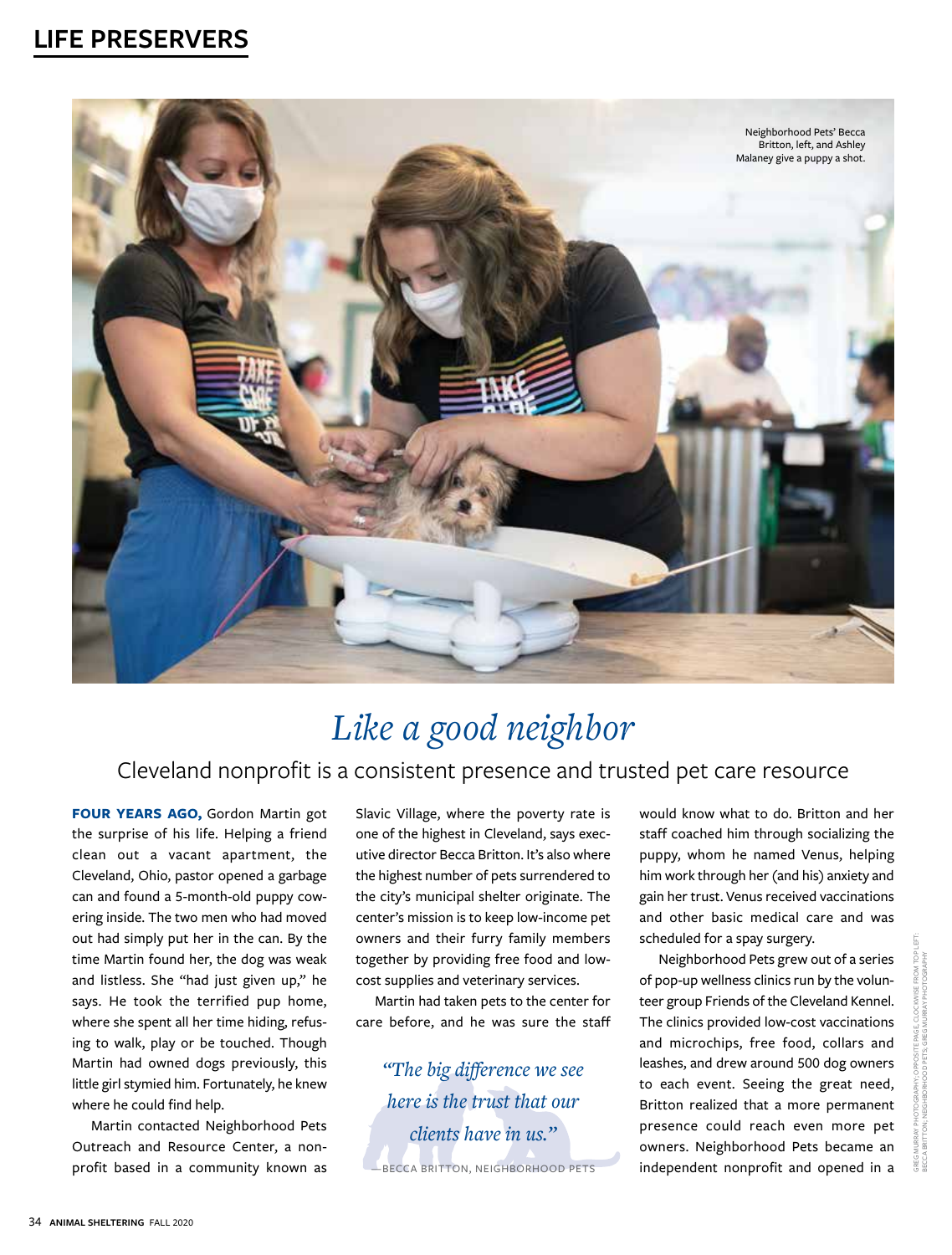



Clients bring their pets to one of Neighborhood Pets' vaccine clinics (above). At left, client care associate Brittney SanFilipo hands bags of pet food to a client during a curbside pickup program established in response to the COVID-19 pandemic.

small storefront in Slavic Village in 2016.

Having a brick-and-mortar location has enabled the organization to vastly expand its services. Staffed by a few paid employees and a raft of volunteers, Neighborhood Pets provides free food, low-cost supplies and medications, training courses, and advice about pet care and behavior. The center also transports up to 40 dogs and 75 cats to nearby spay/ neuter clinics every month.

Neighborhood Pets targets its services to Cleveland residents who earn less than 150% of the federal poverty guidelines. "We do not ask for proof of income. We find that to be a degrading experience," Britton says. "We take their word for it that they are low-income."

Volunteer veterinarians from the outlying areas run weekly wellness clinics at Neighborhood Pets. "They love the work we do," says Britton. "They love the positivity and the grateful clients." If a medical case is more complicated, Neighborhood Pets refers clients to a full-service practice. Often, the nonprofit provides vouchers to mitigate the cost, and a staff member will accompany the client to the clinic to act as liaison.

Sometimes a client's need is out of the ordinary. Sadie Jackson, who has used the center's services for several years, included a clause in her will to make sure her four

small dogs would be cared for if something should happen to her. "I asked Neighborhood Pets if they would take [them] because they're not used to cages," Jackson says. "They said they would and would find them a good home. I relaxed after that." Despite having her work hours cut due to the pandemic, Jackson still periodically drops a few dollars in Neighborhood Pets' donation box in gratitude for its assistance over the years.

Neighborhood Pets' help is even more crucial for pet owners like Jackson who

have faced further economic hardship during the COVID-19 crisis. Designated as an essential service, the center has remained open, although wellness care and spay/neuter surgeries had to be temporarily suspended. With help from a \$5,000 grant from the Humane Society of the United States, staffers extended their hours, stocked up on food and supplies, and expanded their services, making the food pantry available five days a week instead of two or three, and initiating curbside deliveries of food. The nonprofit has continued to deliver pet food and supplies to homebound clients, arrange for emergency veterinary care and organize care for the pets of hospitalized clients until their owners recover.

While not an official partner, Neighborhood Pets is modeled after the HSUS Pets for Life program, which pioneered a community-based approach to increasing access to pet care resources in underserved communities. Through building trust and respect, PFL offers judgment-free support to pet owners. Its credo

> Neighborhood Pets transports up to 40 DOGS AND 75 CATS



Malaney assists clients waiting outside the Neighborhood Pets Resource Center in Cleveland.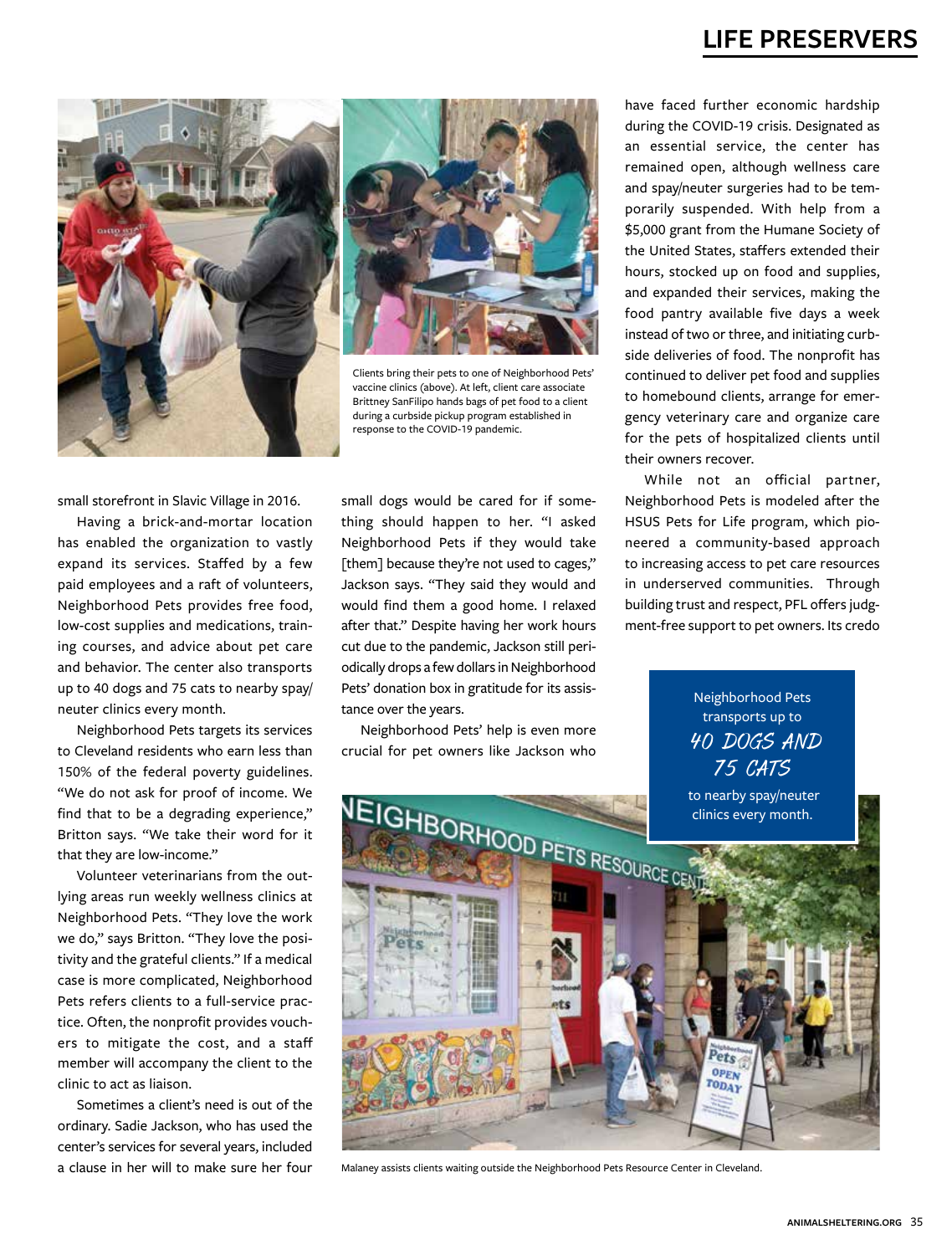is that race, ethnicity, geography or socioeconomic status should never be a barrier to the comfort derived from the human-animal bond.

"Everyone has the right to feel the love of an animal," says Corey Roscoe, HSUS Ohio state director. "Animal welfare too often assumes that income equates to love and compassion. That's such a false judgment. You hear about people who will skimp on their own food to get the dog's food."

The judgment-free mandate translates into every owner being treated with respect regardless of their situation, something that Britton says clients like theirs aren't used to. Coming from a sheltering background, she had often felt that the shelter's goal was to remove pets from "bad" owners, making down-on-their-luck pet owners reluctant to turn to shelters for assistance.

"The big difference we see here is the trust that our clients have in us," says Britton. That trust is built by "starting with

*The judgment-free mandate translates into every owner being treated with respect regardless of their situation.*

simple things like pet food [that lead] to deeper conversations getting into all of their needs."

But it hasn't been all blue skies. Plans for opening a second storefront in another community were delayed by the pandemic, and the center has been broken into several times. And as the pandemic continues, Britton worries that housing issues will become even more pressing. She was recently approached by a veteran whose



Pictured: Hawaii Island Humane Society, Kailua Kona, Hawaii La Bolt- Exceeding Expectations For Over 30 Years www.laboit.com Made Exclusively in Columbus, Ohio 800-776-9984

Cyndi Smith, left, a client care associate for Neighbor-

dog had been vaccinated and neutered through the program. "He was living in his car. He'd lost his home. We got his dog into foster care until he could take him back."

hood Pets, answers an owner's questions about caring

for her puppy.

Despite the challenges, Britton has never considered closing shop. The program has been wholeheartedly embraced by the community, says Martin, who has volunteered at wellness clinics and provided transportation to elderly clients. "It's very holistic, very inclusive," he says. "It's a family affair. They know everybody by name and your pet by name, like you're taking your child somewhere."

To celebrate the close relationship with the Village, the center hosts holiday parties and festivals featuring food and games. At one gathering, partiers wore homemade unicorn helmets and played ring toss, trying to pitch the rings onto the opposing horn. Residents who were strangers before mingled, brought together by their love of animals.

"Our passion for our work, you can't beat it," says Britton. "We believe in it with all our heart." *—Arna Cohen*

*Arna Cohen is a former staff writer for the Humane Society of the United States.*